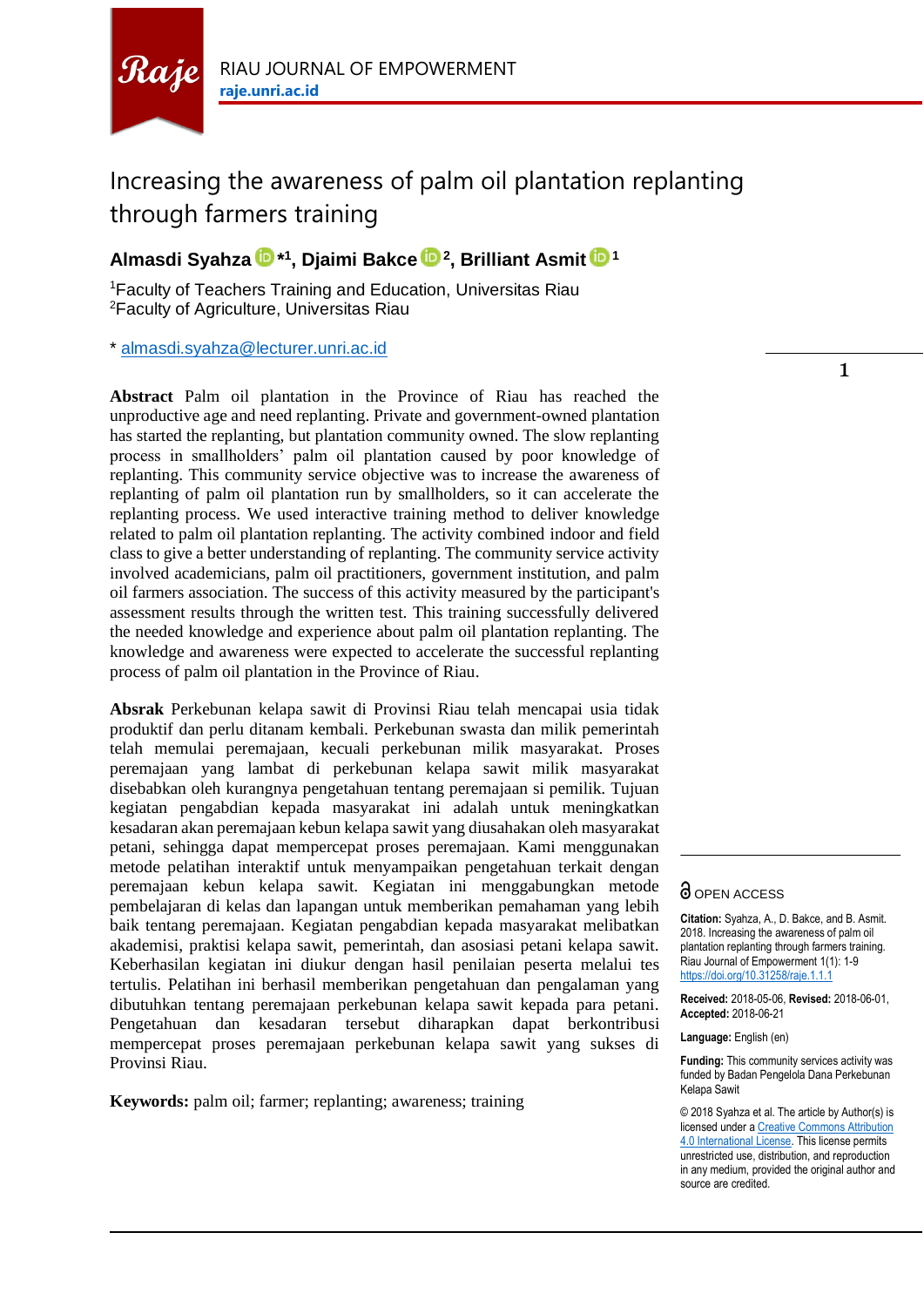#### **INTRODUCTION**

Province of Riau has superior plantation crops, one of which is palm oil. Palm oil of Riau cultivated since the 1980s since then the palm oil area has grown. By 2016, the planted area of palm oil is 2,425,138 ha and has been increased from 1,231,323 ha in 2004. The increased land area of palm oil plantation followed by increased production of fresh fruit bunches (FFB). According to Badan Pusat Statistik Provinsi Riau, in 2004, there were 3,327,419 tons of palm oil plantation production and by 2017 had produced 7,777,069 tons of palm oil fresh fruit bunch (FFB).

Palm oil crops can produce optimally until the age of 25 years. The development of palm oil plantations in the Province of Riau has been cultivated in the 1980s. Thus, many palm oil plantations that have been aged more than 25 years. It is the unproductive age for the crops, so it needs to be replanted. The palm oil areas planted in 1988 in Riau are 164,442 ha. The palm oil areas that predicted to be replanted in 2018 reaches 165,587 ha [\[8\]](#page-8-0). But in fact, the replanted area of palm oil plantation in Riau has not reached that number.

Farmer as the owner of palm oil plantation is the key factor to succeed palm oil replantation. As the owner, the farmers should quickly make a decision regarding the replantation of palm oil plantation. The successful palm oil farmer has the entrepreneurship characteristics, those are growth-oriented, risk taker, innovative, personal control, self-confident, and cooperative [\[2\]](#page-8-1). Farmers with these characteristics can make the right decision to manage their plantation. One of the important decisions should be made is plantation replanting. The farmers should have the courage, driven by growth-oriented, and risk taker characteristics to make this decision.

Syahza [\[7\]](#page-8-2) suggests an institutional model for palm oil plantation. The model involves government, developers, financial institutions, and the farmer cooperatives to develop the rural economic trough palm oil plantation. The model is suitable with the Indonesian government program which is to develop palm oil as the national strategic commodity. Badan Pengelola Dana Perkebunan (BPDP) Kelapa Sawit as the government institution has role in managing palm oil fund in Indonesia to fulfil the program's objective. The collaboration of farmers, government, developer, and the financial institution will succeed the prosperity of palm oil community.

The academician can contribute to accelerating palm oil replanting through community service. We believe collaboration between government, academician, and business will give the significant impact for accelerating palm oil plantation owned by smallholders. We choose community services in the form of training for palm oil farmers. The objective of this training activity is to increase the awareness of palm oil farmers and to provide them with the knowledge about palm oil plantation replanting. So, they can manage their plantation replanting and accelerate palm oil replanting in Riau. In the next part, the paper will describe the problems of plantation replanting.

#### **PROBLEMS**

Based on the introduction part, we identify the main problem is the smallholders of palm oil plantation is reluctant to do replanting. This is because of some reasons such as uncertainty of household's economics, palm oil environmental issue, and poor knowledge in replanting best practice.

Indonesian palm oil smallholders face the negative issue of unfriendly environment management of palm oil cultivation. Limited area for developing palm oil plantation motivated the farmers to utilize peatland area. Afriyanti *et al.* [\[1\]](#page-8-3) see the palm oil plantation is still promising without deforestation and peat conversion. Irianti *et al.* [\[3\]](#page-8-4) find the erosion of the upstream of the Siak watershed is high because palm oil plantation management and soil conservation techniques do not follow the conservation principles. To overcome this issue, the Indonesia palm oil plantation manages their plantation based on Indonesian Sustainable Palm Oil (ISPO). ISPO will also apply on the next replanted plantation in Riau and it requires the smallholders of palm oil plantation to understand and willingness to apply the practice of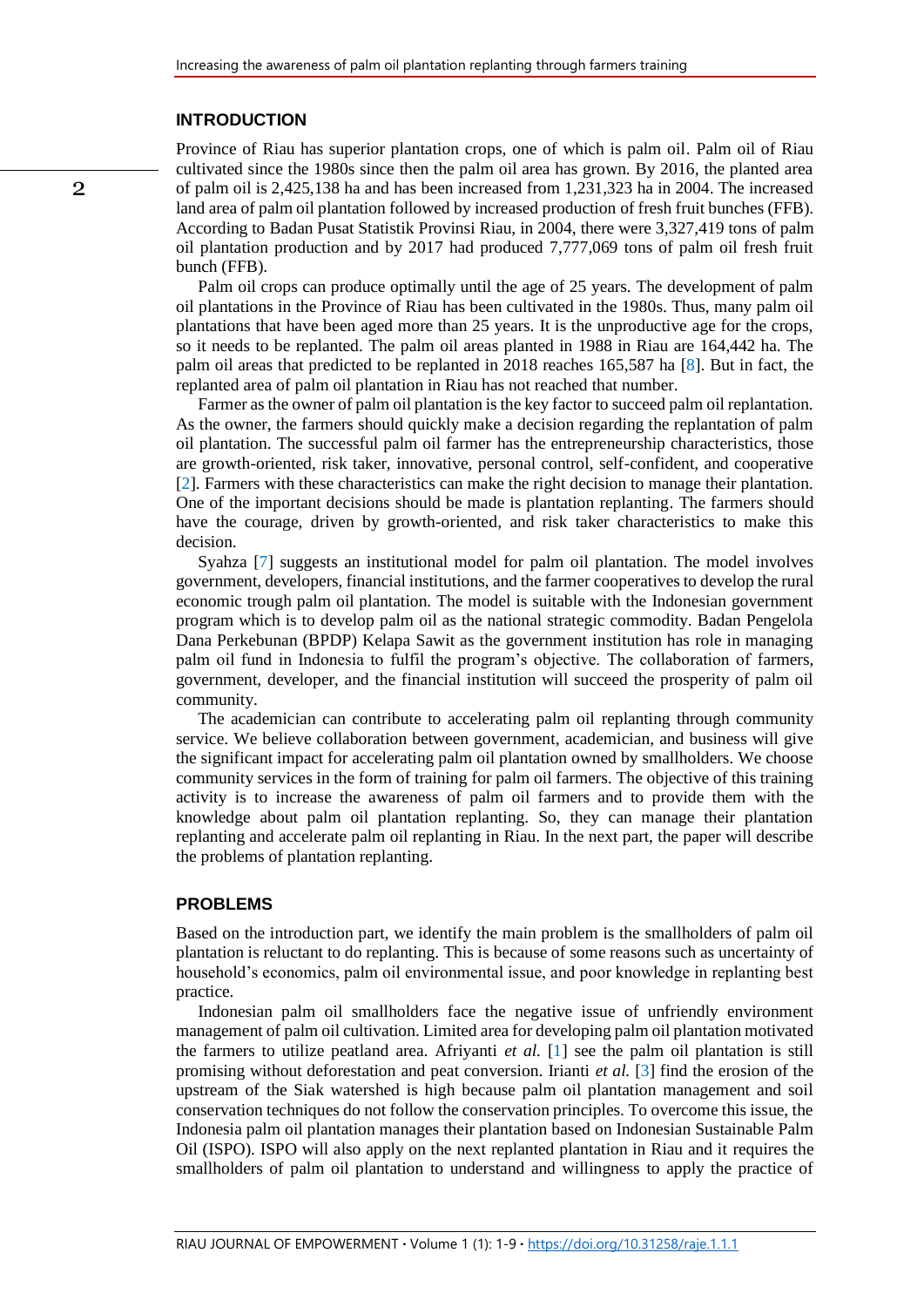sustainable palm oil. This service activity will increase the awareness of the community about more environmentally friendly plantation activities.

During replanting activity, the farmers will encounter risks, such as financial uncertainty, farming failure, pest attack on young crops, and temporary income before harvesting. Recognize the risks of replanting activity is fundamental. The risk recognition is the way to gain information about replanting best practice. The process of replanting needs to be done with the right knowledge and technology to fulfil the expected result. Therefore, a training in palm oil replanting is very important to be done. Replanting is used to obtain optimal production and provide maximum benefits for palm oil farmers. Having little knowledge and lack of information about replanting made the farmers difficult to make decisions. Training will help palm oil plantation smallholders to upgrade their skills [\[6\]](#page-8-5) and knowledge [\[4\]](#page-8-6) in running their plantation and overcome the risk.

Funding the replanting activity and establish new partnership are other problems in farmers side. There is an opportunity to be funded by the government through Badan Pengelola Dana Perkebunan (BPDP) Kelapa Sawit. This institution offers the replanting aid to palm oil plantation smallholders, and of course, there are some requirements to be fulfilled to get the fund. Not only the requirements from BPDP Kelapa Sawit should be fulfilled, but also the knowledge of Banking activity will be useful for the farmers. The requirements can be informed by the socialization of related institution in training activity.

Palm oil plantation smallholders need to establish new partnership pattern with the private sector. Replanting offers new opportunity to rebuild the cooperation between palm oil mills and plantation smallholders. Palm oil plantation smallholders hope the partnership provides the advantages to both parties.

Through community service activity the method of interactive training is the solution. This method will be further discussed in the next part of this paper.

### **METHOD**

### **Palm Oil Farmers Training**

The identified problems came from the lack of knowledge about replanting. The suitable method for the problems is informal education, that is, training. According to Saifullah *et al.* [\[6\]](#page-8-5), training will help palm oil plantation smallholders to upgrade their farming skills. The educational approach suggested by Ndungi *et al.* [\[4\]](#page-8-6) will increase their awareness about the information and knowledge that has been delivered. We organized interactive training for palm oil farmers. The focus of training is to empower palm oil farmers by increasing the awareness of replanting. We build their awareness by delivering a complete knowledge of palm oil plantation replanting.

Training is designed to deliver knowledge needed by palm oil farmers related to replanting issue. The materials are delivered in the class by palm oil experts as the tutors. The tutors are academicians and researchers group from Universitas Riau, Indonesian Palm oil Research Institute (PPKS), and Asian Agri Oil Palm Research Station (OPRS) Topaz; regulators from Plantation Services of Riau Province Government and Badan Pengelola Dana Perkebunan (BPDP) Kelapa Sawit; the practitioners group from PT Perkebunan Nusantara V (PTPN V) Province of Riau, Asosiasi Petani Kelapa Sawit Perusahaan Inti Rakyat (ASPEKPIR), Cooperative of Mulus Rahayu, and Cooperative of Tunas Jaya; and also, banking institution from PT Bank Rakyat Indonesia, PT Bank Negara Indonesia, and PT Bank Riau Kepri. The tutors lecture replanting materials in 13 modules. These modules are designed to fulfil the objective of this community services activity. The modules are listed in Table 1.

In Table 1, we can see that the training class is held in 40 study hours or equal to 5 days (8) study hours per day). The materials are presented in 2 sessions, there are interactive learning session and field class session. Lecture session is presented in an indoor class by tutor groups for 24 study hours, and field class session for 16 study hours delivered by the group of practitioners.

Syahza et al.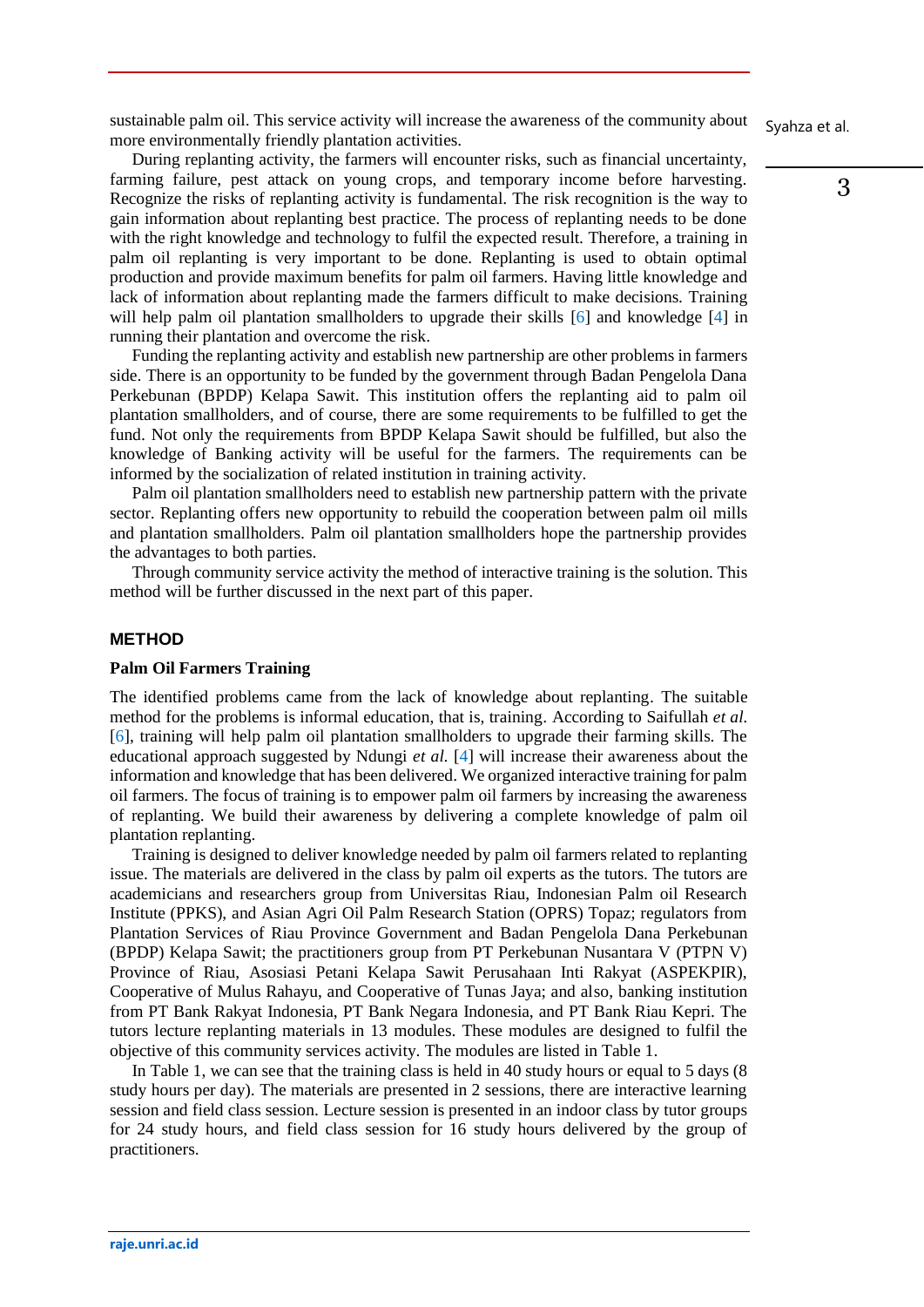| No. | Modules                                                                                    | <b>Tutor Group</b>             | <b>Study Hours</b> |
|-----|--------------------------------------------------------------------------------------------|--------------------------------|--------------------|
| 1   | Role and Function of BPDP Kelapa Sawit in the<br>Replanting of Palm oil Plantation         | Regulators/Local<br>Government | $\overline{2}$     |
| 2   | Model and Problems of Palm oil Replanting                                                  | Academicians and<br>Regulators | $\overline{2}$     |
| 3   | Principles and Criteria in the Application of<br>Indonesian Sustainability Palm Oil (ISPO) | Academicians                   | 3                  |
| 4   | <b>Building Cooperation and Group Dynamics</b>                                             | Academicians                   | $\overline{2}$     |
| 5   | Management of Land Suitability                                                             | Academicians                   | $\overline{2}$     |
| 6   | <b>Land Preparation</b>                                                                    | Practitioners                  | $\overline{2}$     |
| 7   | Nurseries                                                                                  | Practitioners                  | $\overline{2}$     |
| 8   | Management of Legume Cover Crops (LCC)                                                     | Practitioners                  | $\overline{2}$     |
| 9   | Plant and Planting Preparation                                                             | Practitioners                  | $\overline{2}$     |
| 10  | <b>Plant Maintenance</b>                                                                   | Practitioners                  | $\overline{2}$     |
| 11  | <b>Best Practices Replanting</b>                                                           | Practitioners                  | $\overline{2}$     |
| 12  | Scheme of Plantation Financing through<br><b>Banking</b>                                   | Banking                        | $\overline{2}$     |
| 13  | <b>Field Class</b>                                                                         | Practitioners                  | 16                 |
|     | 40                                                                                         |                                |                    |

**Table 1.** Replanting modules in the training of palm oil farmers

Field classes are held in the palm oil plantation area owned by PT Perkebunan Nusantara V, Kampar; Asian Agri OPRS Topaz, Kampar; and community plantation of Cooperative of Tunas Jaya, Siak. The field class led by instructors in each plantation.

The training is held in 9 classes and the participants are from 7 regencies of palm oil producer in Riau. The regencies are Indragiri Hulu, Kuantan Singingi, Rokan Hulu, Rokan Hilir, Kampar, Siak, and Pelalawan.

#### **Participant Recruitment**

4

The training designed for 50 participants in each class. We collaborated with ASPEKPIR, as the partner committee in palm oil farmers training, to recruit the participants. As palm oil farmers association, ASPEKPIR has the database of palm oil farmers in Province of Riau. ASPEKPIR recruit participants from the representative of farmer group and cooperative in the regencies. This criterion of the participant will give positive impact to the result of training, which they have an important role to make decision in each community.

Important recruitment is the participants can read and write. We make sure all participants to fill the name, address, phone number, and sign the list of attendance by his/her self. Other recruitments are the participant reside in the Province of Riau and Indonesia citizen. The last requirement can be detected from his/her Indonesian ID card.

### **Training Assessment**

The success of this activity depends on the involvement of participants. The attendance and participation in discussion are the assessment of successful training. The participants are required to sign absence at each training day.

Another tool used for training assessment is the pretest and posttest for participants. This tool helps to measure the participants' understanding concerning training materials both in lecture and field sessions. The pretest is required to be done by each participant at the beginning of training. And in the end, they are required to do the posttest. The questions in pretest and posttest are the same, so we can assess the participants' understanding of the training material.

RIAU JOURNAL OF EMPOWERMENT **∙** Volume 1 (1): 1-9 **∙** <https://doi.org/10.31258/raje.1.1.1>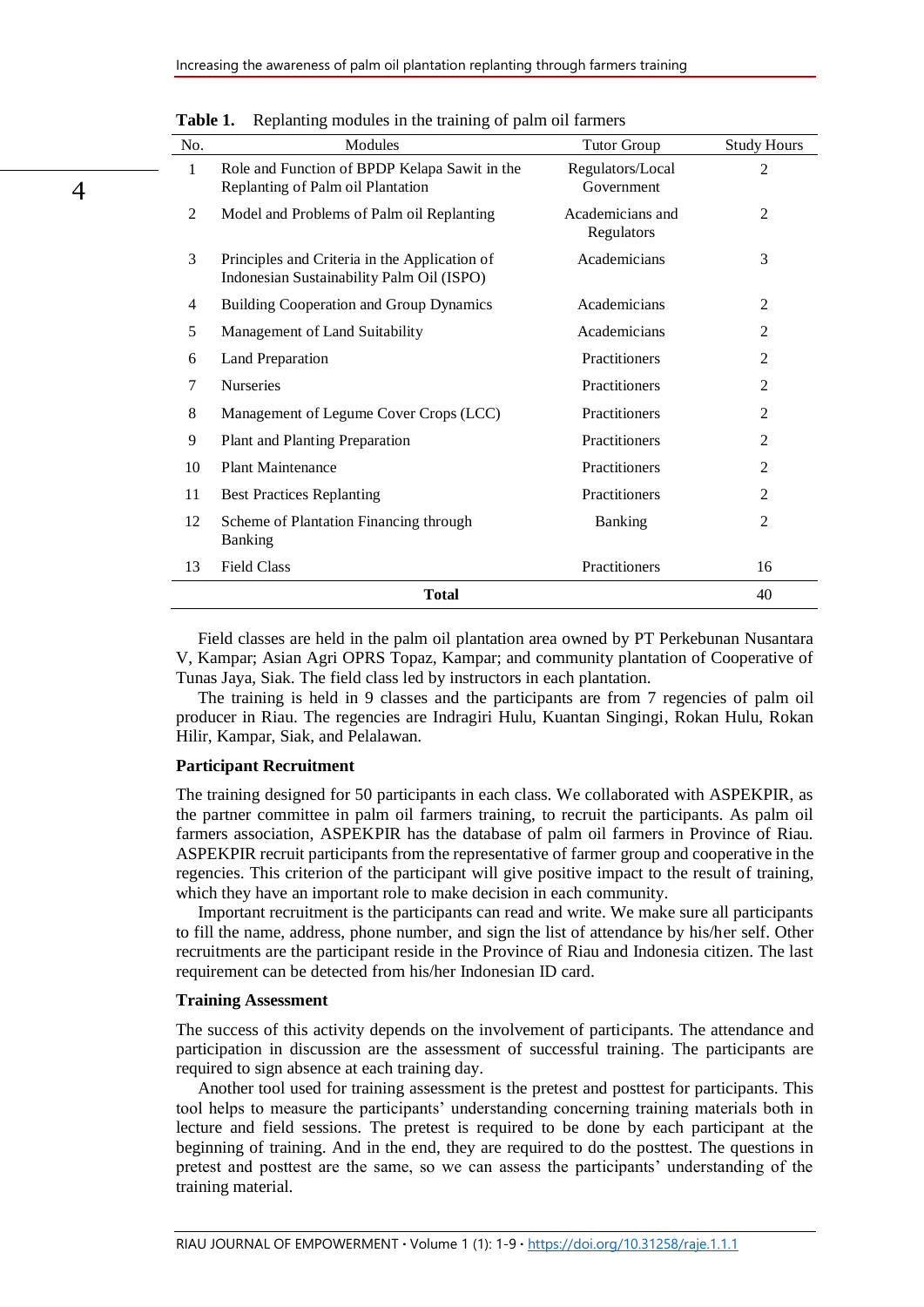Syahza et al.

The questions of the test are made simple, and we only give the question of the basic knowledge of the material delivered by tutors. In total, from 13 modules the participants should answer the 21 questions. The simple questions are made by considering the education level and the age of the participants. To analyze the result and for better understanding, we convert the score for right answers to 0-100 scales. Each right answer will be 100 divided to 21 questions, and it is 4.76 per correct answer.

## **Location and Time**

All the 9 training classes held in the City of Pekanbaru, Riau, Indonesia during September 2016 – March 2017. The reasons to choose this location are:

- Access to location. The capital city of Riau Province has easy access from/to any location in the province. It includes participants regencies and field class locations.
- Accommodation facilities. Training is held in the hotel with full facilities for 5 days of training. This includes room and consumption for participants. The accommodation also provides audio-visual technology which is useful for the quality of lecturing session in class.
- Full participation. Far away from their village ensures the participants pay full attention to participate in the training. They will participate without disturbance of their personal business at the village during training.

The palm oil farmers training is held in 9 classes, which the schedule can be seen in Table 2.

| Class Name        | Date                 | Recency          | Participants (person) |
|-------------------|----------------------|------------------|-----------------------|
| IHU01             | 5-9 September 2016   | Indragiri Hulu   | 50                    |
| KNS01             | 19-23 September 2016 | Kuantan Singingi | 50                    |
| RHU01             | 26-3 September 2016  | Rokan Hulu       | 50                    |
| SAK <sub>01</sub> | 3-7 October 2016     | Siak             | 50                    |
| IHU02             | 10-14 October 2016   | Indragiri Hulu   | 50                    |
| PLW01             | 17-21 October 2016   | Pelalawan        | 50                    |
| KPR <sub>01</sub> | 22-26 February 2017  | Kampar           | 50                    |
| RHI01             | 16-20 March 2017     | Rokan Hilir      | 50                    |
| PLW02             | 27-31 March 2017     | Pelalawan        | 50                    |
|                   | Total                |                  | 450                   |

**Table 2.** Schedule of palm oil farmers training classes

## **DISCUSSION**

The training activity provides a complete solution for replanting preparation. It increases palm oil farmers' awareness of replanting. Here's the discussion of the community service activity.

## **Knowledge Transfer**

The main activity of training is transferring the knowledge to participants. We focus on delivering applicable information on palm oil plantation replanting. The activity held in 40 study hours presented in 13 modules. Most of the modules deliver in the class through interactive learning method. The interactive learning method can be seen in Figure 1.

The field class module is spent in the field by visiting palm oil plantation, cooperatives, and palm oil mills. In the discussion, the paper will divide the modules into 3 categories as follows: palm oil policy, partnership and financing, and best practice.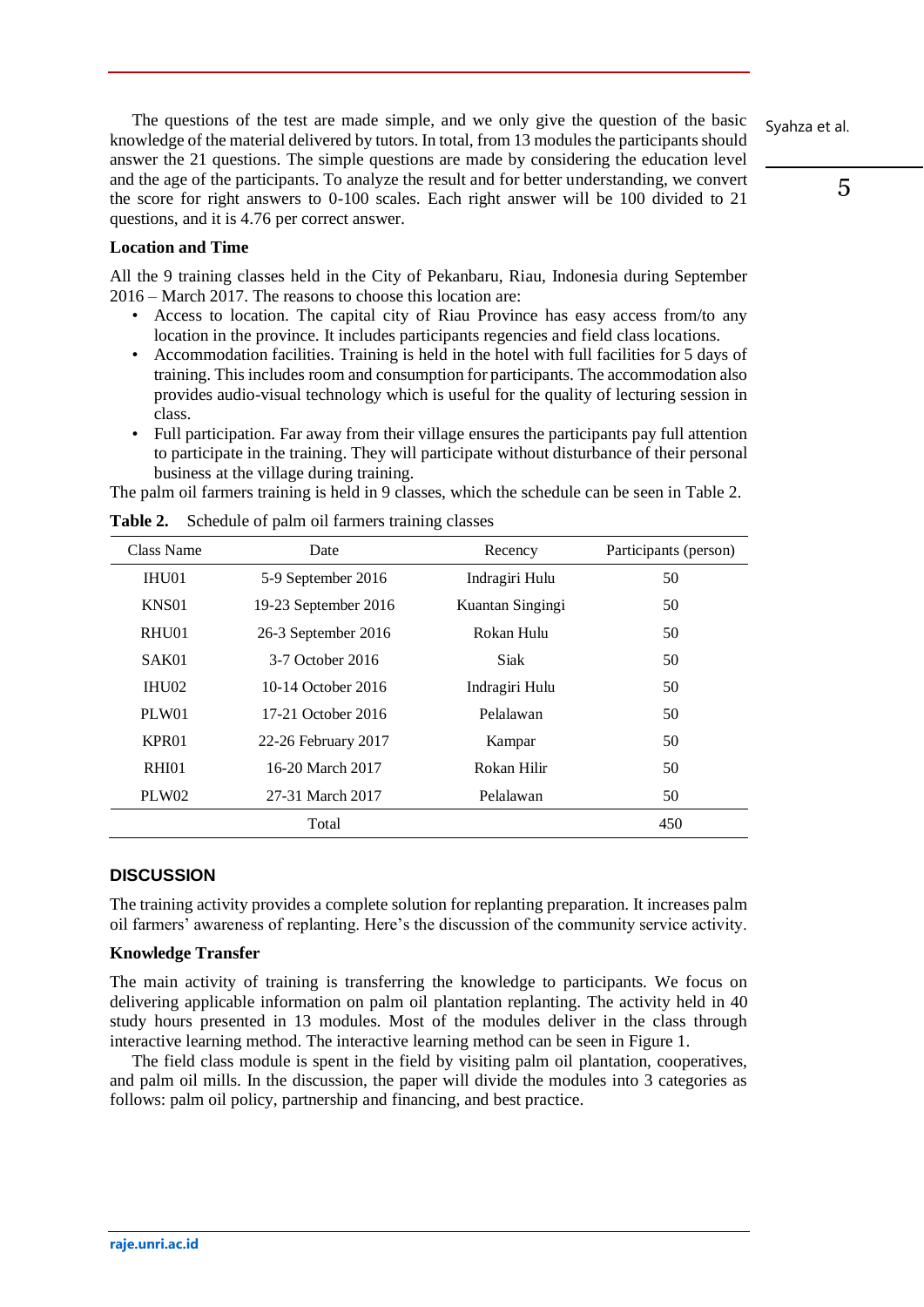

**Figure 1.** Tutors deliver the material of palm oil plantation replanting in the class

#### **Palm Oil Policy**

The modules related to policy explain the future challenge of palm oil plantation such as palm oil price and market, plantation competitiveness, and environmental issues. There are 2 modules categorized as palm oil policy, namely Role and Function of BPDP Kelapa Sawit in the Replanting of Palm Oil Plantation, and module Principles and Criteria in the Application of Indonesian Sustainability Palm Oil (ISPO).

Through the activity the tutor socializes the role of government institute of palm oil, it is BPDP Kelapa Sawit. This module delivers the understanding and the existence of BPDP Kelapa Sawit. This module describes the role in developing palm oil plantation in Indonesia and the effort to strengthen the Indonesian palm oil market share in global. Other important information for participants is that BPDP Kelapa Sawit is the institute which is managing the aid for palm oil replanting. The module is delivered by BPDP Kelapa Sawit itself, so the participant got much information about the application requirements for palm oil replanting aid.

Another module delivered the policy of environmental issue. The Indonesia government proclaims the sustainable palm oil plantation through ISPO. ISPO is mandatory for palm oil plantation in Indonesia. ISPO is an Indonesian effort to encounter negative campaign of poor environmental management in running the palm oil plantation. This module presented the sustainable palm oil plantation principles and criteria. So, the farmers and their group could plan their sustainable plantation for replanting.

#### **Partnership and financing**

Replanting can be the opportunity to establish a new partnership between smallholders' palm oil plantation and the palm oil enterprise such as palm oil mills. This training material is well presented in the module Model and Problems of Palm Oil Replanting. This knowledge is important for participants considering they must decide about what partnership model for the next plantation period. This module provided the participants with plenty idea of the partnership model. The participants are expected to develop their partnership model with their group. With the learned knowledge of partnership models, the smallholders can establish the advantageous partnership model between their group and the enterprise.

To support the module of the partnership model, we add the module of farmer group empowerment. The objective of this module is to encourage the participants to get involved with their farmer group or cooperatives. By empowering the farmers within their group and cooperative makes the palm oil replanting is achievable. The replanting activity involves many palm oil smallholders in an area. Unification of mind within farmers group is another challenge because there are many personal interests. This module motivated the participants to get involved within their group and unify their ideas and vision to come forward.

The module of financing aims to increase the participant's awareness of banking. Supported by finance institute like Bank is the government requirement of distributing the replanting aid to the farmers. This module was presented by banking practitioner. After learning the module, the participants are expected to understand about banking administration, so the farmers can be the bank-friendly persons and able to propose replanting aid to the BPDP Kelapa Sawit.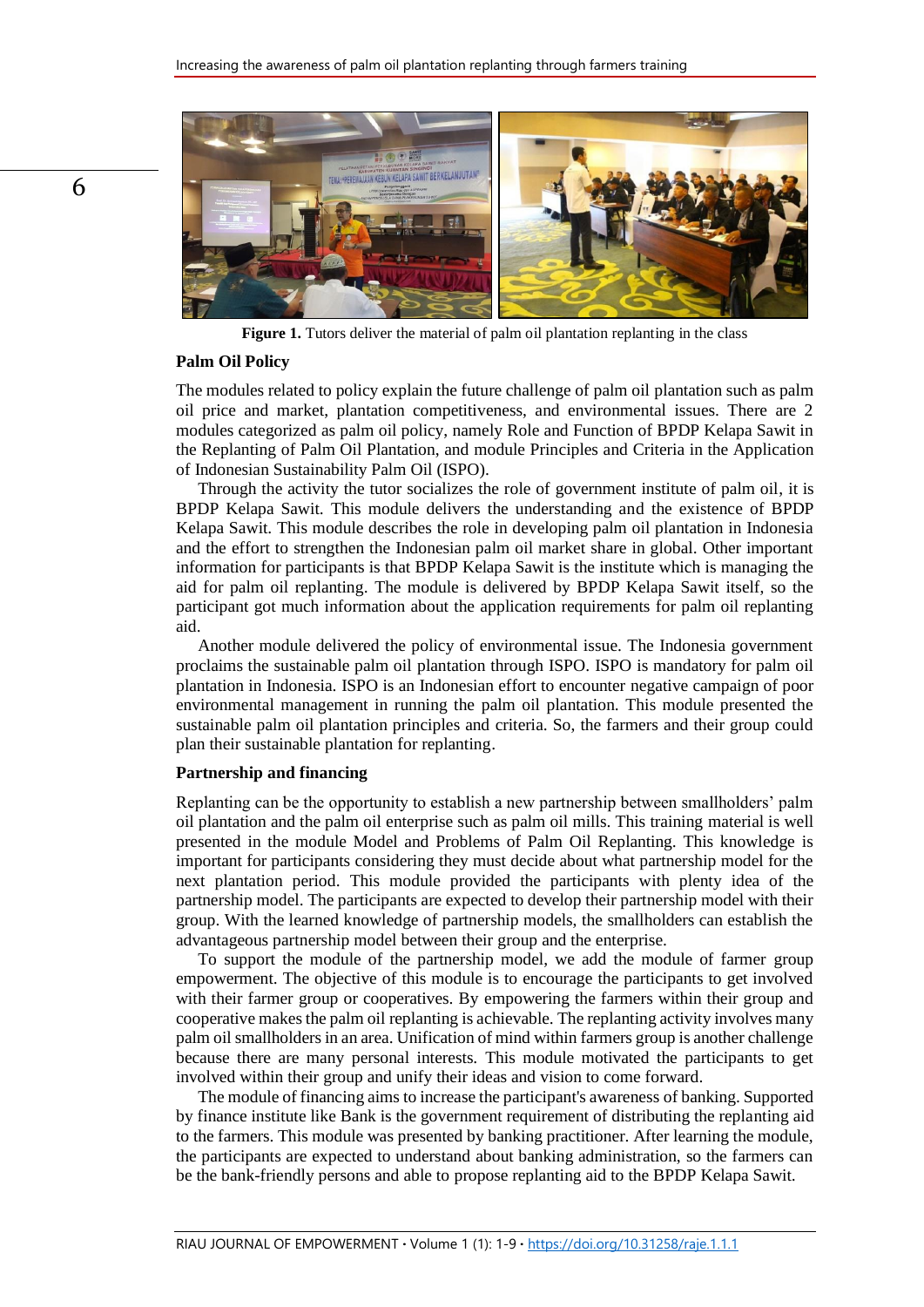## Syahza et al.

## **Technical and Best Practice**

From the total 13 modules delivered to participants, most of it is technical knowledge of palm oil replanting. These modules give major knowledge of replanting process specifically management of land suitability, land preparation, nurseries, management of Legume Cover Crops (LCC), plant preparation, planting preparation, and plant maintenance. The materials are well presented by mostly technical practitioners and academicians.



**Figure 2.** Participants discuss oil palm nursery with the tutors



**Figure 3** Training participants see the activities of land preparation for palm oil plantation replanting

Not only the theory presented in the indoor class, the training also gave field experience to the participants. Field class aims full understanding and close experience of palm oil replanting process to the participants. In the field class, participants were brought to the plantation replanting area, nursery unit, palm oil cooperatives, and palm oil research centre. Thanks to the PT Perkebunan Nusantara V and OPRS Topaz for tutoring the field class. The documentation of field class can be seen in the Figure 2, 3, 4, and 5.



**Figure 4.** Field tutor explains how to maintain Legume Cover Crops (LCC)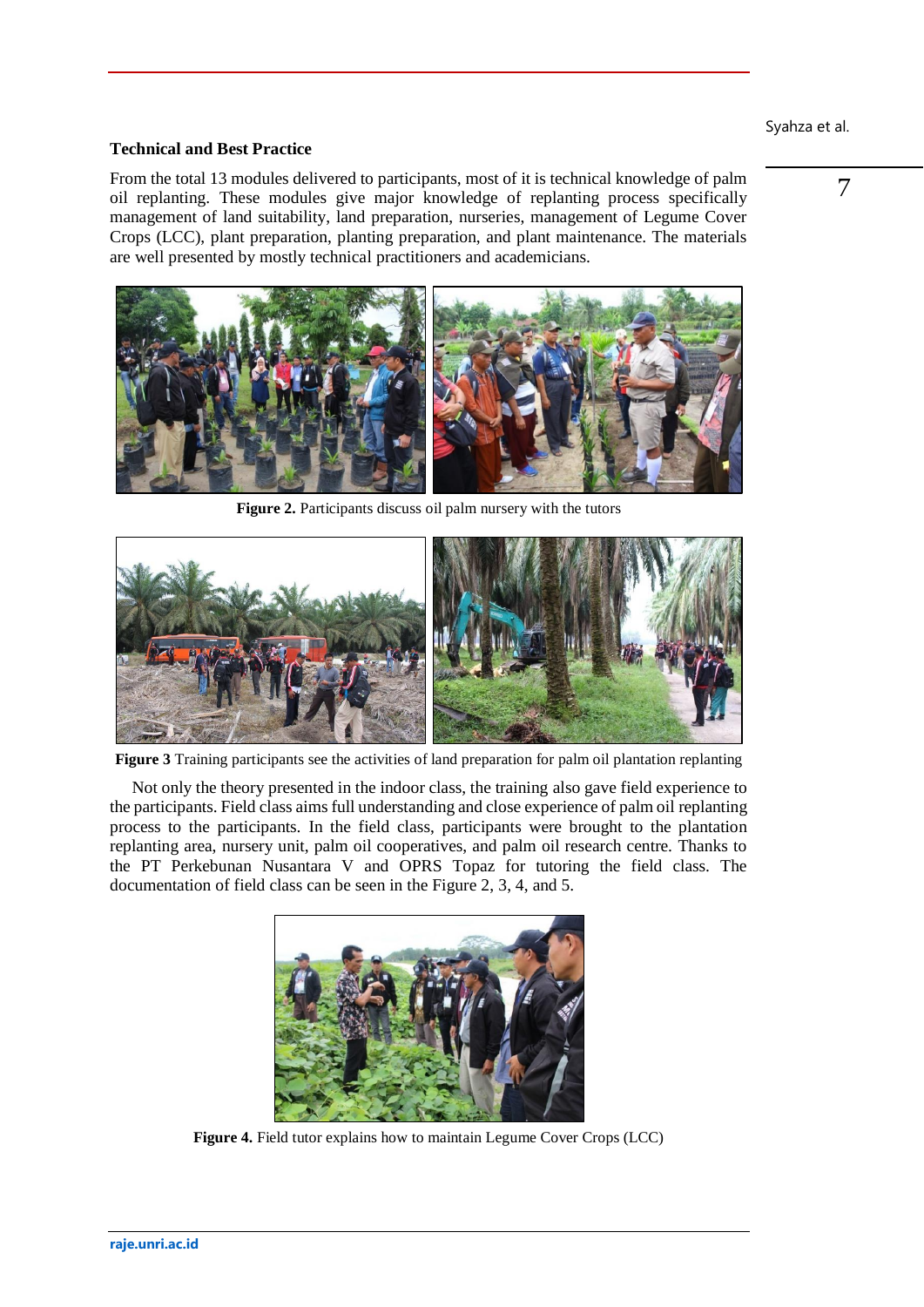

**Figure 5.** Participants visit palm oil mills and discuss a possible partnership with the enterprise

#### **Assessment Test Result**

The average pretest of 9 training classes is 38.03, and posttest score is 86.34. The lowest posttest score is Rokan Hilir Class (RHI01) 80.48, and Indragiri Hulu (IHU01) has the highest score for posttest, it is 90.48. The complete result of all classes is provided in Figure 6.

From the assessment result, the participants in the training have learned and understood the materials delivered by tutors. The participants in pretest could only answer 8 questions correctly, compared with posttest result they can answer 18 questions on average from a total of 21 questions. The knowledge of the participants from the beginning of training has been increased. Knowledge and awareness are crucial factors and can provide huge opportunities in any field [\[5\]](#page-8-7). Giving knowledge of palm oil plantation replanting as information needed to accelerate the replanting decision making.



**Figure 6.** Participants' assessment result

## **CONCLUSION**

Informal education in short class as the used method has fulfilled the objective of this community service. Through the training, the palm oil plantation smallholders increase their knowledge of plantation replanting and increases their awareness about replanting. The training combines in class learning and field experience. It is not delivered by academicians